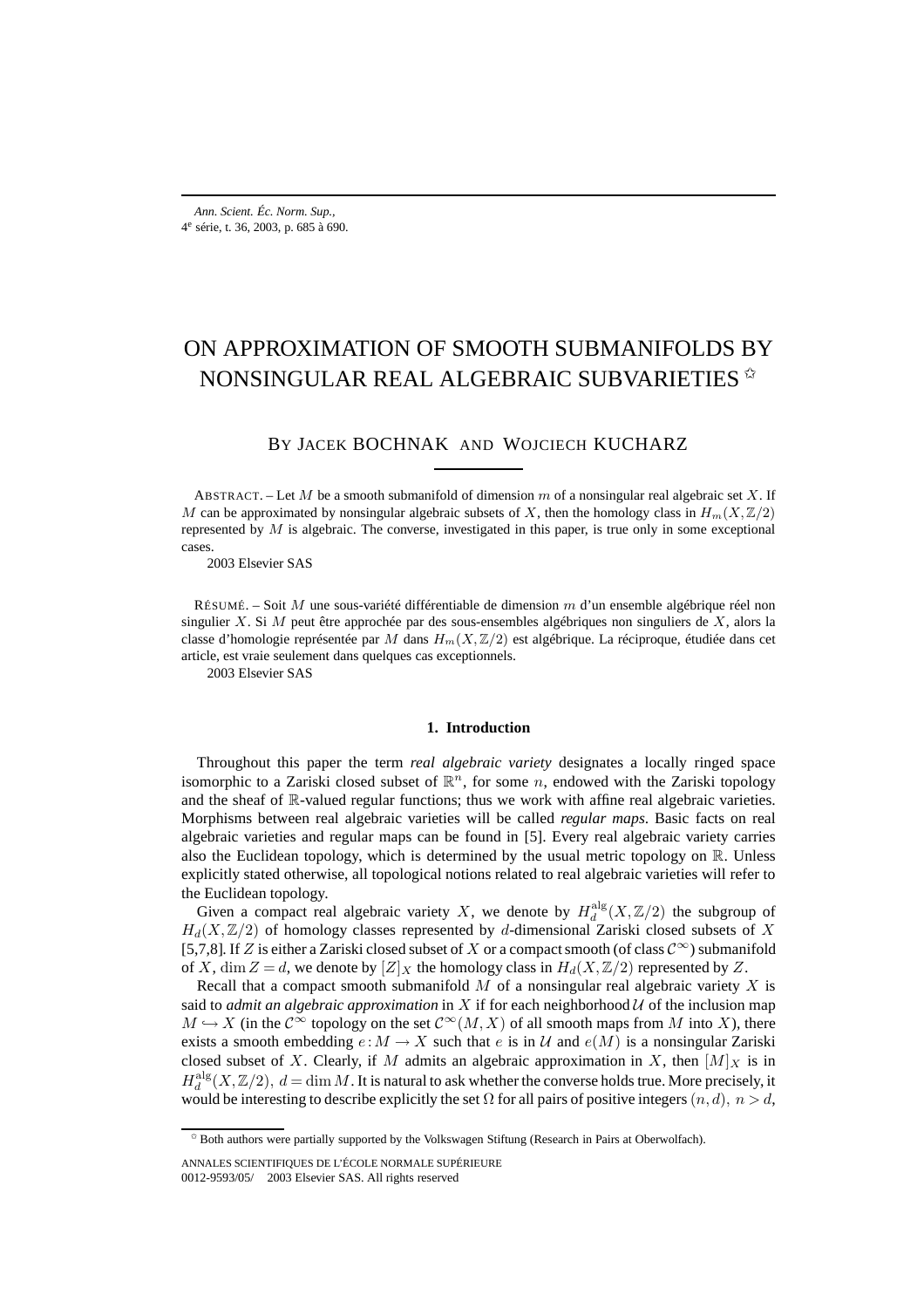with the property that for any compact nonsingular  $n$ -dimensional real algebraic variety  $X$ , every compact smooth d-dimensional submanifold M of X, with  $[M]_X$  in  $H_d^{\text{alg}}(X, \mathbb{Z}/2)$ , admits an algebraic approximation in X. By [5, Theorem 12.4.11], the pair  $(n, n - 1)$  is in  $\Omega$  for all  $n \ge 2$ . The only other pair known to be in  $\Omega$  is (3, 1). Indeed, the following result will be proved in Section 2.

THEOREM 1.1. – *Let* X *be a compact nonsingular real algebraic variety of dimension* 3 *and let* C *be a compact smooth curve in* X*. Then* C *admits an algebraic approximation in* X *if and only if*  $[C]_X$  *is in*  $H_1^{\text{alg}}(X, \mathbb{Z}/2)$ *.* 

A special case of Theorem 1.1, in which  $C$  is assumed to be connected and homologous to the union of finitely many nonsingular algebraic curves in  $X$ , is proved in [2].

On the other hand, we have the following negative result.

PROPOSITION 1.2. – Let N be a compact smooth submanifold of the unit m-sphere  $S<sup>m</sup>$ ,  $0 < \dim N < m$ . Assume that N is not the boundary of a compact smooth manifold with *boundary. Then for any positive integer* k*, there exist a nonsingular real algebraic variety* X *and a* smooth submanifold M of X such that X is diffeomorphic to  $S<sup>m</sup> \times S<sup>k</sup>$ , M is diffeomorphic to  $N \times S^k$ , the class  $[M]_X$  in  $H_d(X, \mathbb{Z}/2)$ ,  $d = \dim M$ , is null (thus algebraic) and M does not *admit an algebraic approximation in* X*.*

COROLLARY 1.3. – *For n* and *d* with  $n - d \ge 2$  and  $d \ge 3$ , the pair  $(n, d)$  is not in  $\Omega$ ; in *other words, there exist a compact nonsingular* n*-dimensional real algebraic variety* X *and a compact smooth* d-dimensional submanifold M of X with  $[M]_X$  in  $H_d^{\text{alg}}(X,\mathbb{Z}/2)$  such that M *does not admit an algebraic approximation in* X*.*

To prove Corollary 1.3 we apply Proposition 1.2 with  $k = d - 2$ ,  $m = n - d + 2$ , and N diffeomorphic to the real projective plane  $\mathbb{R}P^2$ .

The first example of a pair  $(X, M)$  with M not admitting an algebraic approximation in X, but  $[M]_X$  in  $H_d^{\text{alg}}(X,\mathbb{Z}/2), d = \dim M$ , was given by S. Akbulut and H. King [4]. They showed that if  $\Sigma$  is a nonsingular irreducible real algebraic curve with two connected components  $\Sigma_0$  and  $\Sigma_1$ (each necessarily diffeomorphic to  $S^1$ ), and N is a smooth submanifold of  $S^4$  diffeomorphic to  $\mathbb{R}P^2$ , then  $M = N \times \Sigma_0$  does not admit an algebraic approximation in  $X = S^4 \times \Sigma$ , despite the fact that the class  $[M]_X$  in  $H_3(X, \mathbb{Z}/2)$  is null. In this example X is not connected. Corollary 1.3 also follows from a modification of the example of Akbulut and King.

Concerning the remaining series of pairs, namely  $(n, 1)$  and  $(n, 2)$ , with  $n \geq 4$ , it seems probable that  $(n, 1)$  belongs to  $\Omega$ , whereas  $(n, 2)$  does not. In other words, conjecturally,  $(n, d)$ is in  $\Omega$  if and only if  $n - d = 1$  or  $d = 1$ .

In the proof of Proposition 1.2 we shall make use of the following, interesting in its own right, result.

THEOREM 1.4. – Let  $f: X \to Y$  be a regular map between nonsingular real algebraic *varieties. Assume that* X *is compact and* Y *is irreducible. Given two regular values*  $y_1$  *and*  $y_2$ *of* f, the smooth manifolds  $f^{-1}(y_1)$  and  $f^{-1}(y_2)$  are cobordant.

Of course, the case of interest is when  $y_1$  and  $y_2$  belong to distinct connected components of  $Y$ .

Proofs of Theorem 1.4 and Proposition 1.2 are given in Section 3.

 $4^e$  SÉRIE – TOME 36 – 2003 – N° 5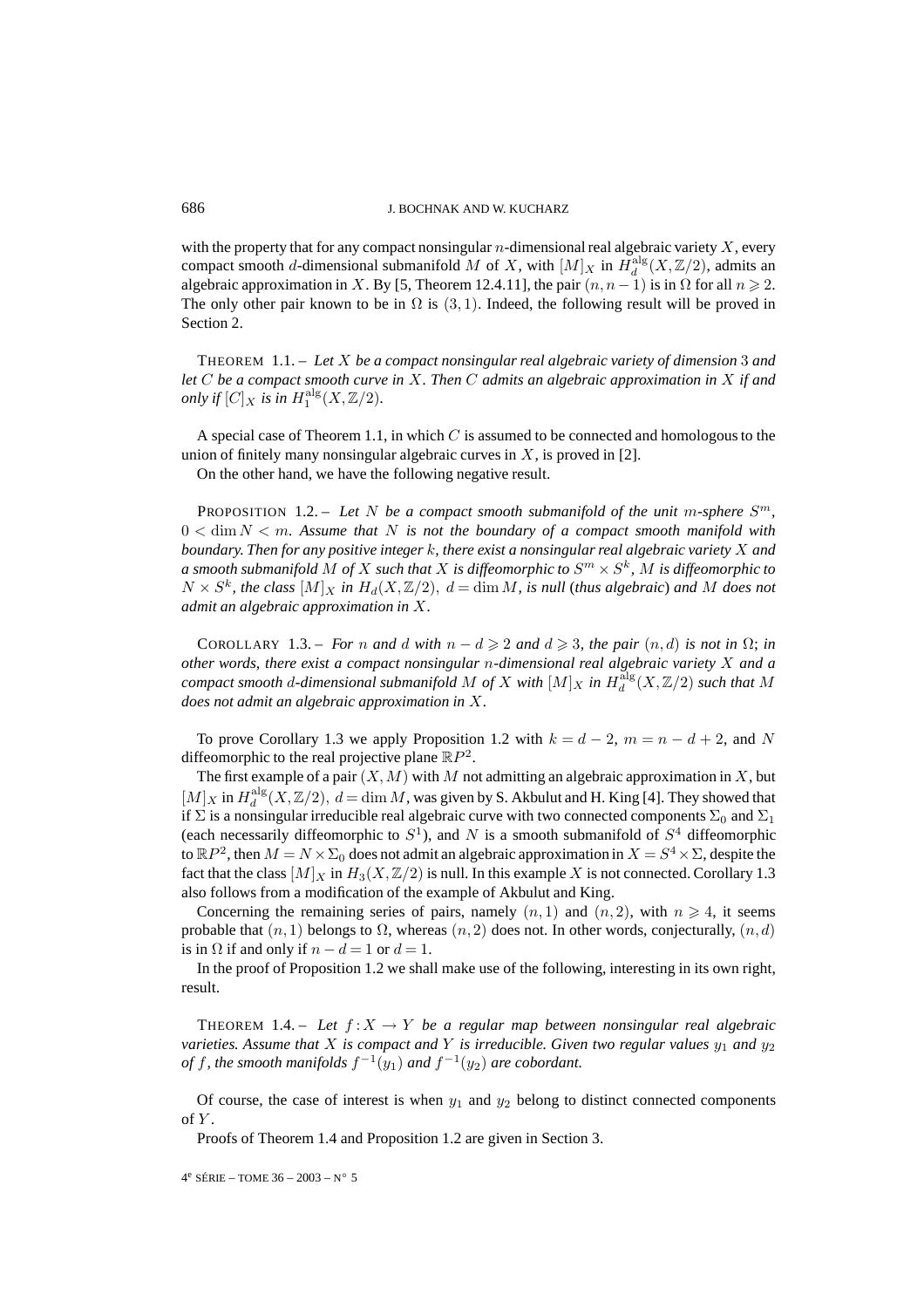### **2. Proof of Theorem 1.1**

The reader may refer to [5, Chapter 12] for basic facts concerning algebraic vector bundles on real algebraic varieties. The kth Stiefel–Whitney class of a topological R-vector bundle  $\xi$  will be denoted by  $w_k(\xi)$ .

*Proof of Theorem 1.1.* – Denote by  $\tau_X$  the tangent bundle to X. Then  $\lambda = \Lambda^3 \tau_X$  is an algebraic R-line bundle on X with  $w_1(\lambda) = w_1(\tau_X)$  in  $H^1_{\text{alg}}(X, \mathbb{Z}/2)$ , cf. [8, p. 498]. We shall now construct a smooth R-vector bundle  $\xi$  on X of rank 2 and a smooth section  $s: X \to \xi$  such that  $w_1(\xi) = w_1(\lambda)$ , s is transverse to the zero section, and  $s^{-1}(0) = C$ , where  $s^{-1}(0) = \{x \in$  $X | s(x) = 0$ .

Let  $\pi: T \to C$  be an open tubular neighborhood of C in X. We identify  $(T, \pi, C)$  with the normal vector bundle v of C in X. Clearly, there exists a smooth section  $\sigma: T \to \pi^*v$  such that  $\sigma$  is transverse to the zero section and  $\sigma^{-1}(0) = C$ . We have

$$
\pi^* \nu \mid T \backslash C = \eta \oplus \varepsilon_\sigma,
$$

where  $\varepsilon_{\sigma}$  is the trivial smooth R-line subbundle of  $\pi^*\nu \mid T \setminus C$  generated by  $\sigma \mid T \setminus C$  and  $\eta$  is a smooth  $\mathbb{R}$ -line bundle on  $T \backslash C$ . Note that

$$
(2) \t\t\t w_1(\eta) = w_1(\lambda \mid T \backslash C).
$$

Indeed, since the tangent bundle to C is trivial, v is stably equivalent to  $\tau_X \mid C$  and hence

$$
w_1(\nu) = w_1(\tau_X \mid C) = w_1(\lambda \mid C) = i^*(w_1(\lambda)),
$$

where  $i: C \hookrightarrow X$  is the inclusion map. The composite map  $i \circ \pi : T \to X$  is homotopic to the inclusion map  $j: T \hookrightarrow X$ , which implies

$$
w_1(\pi^*\nu) = \pi^*(w_1(v)) = \pi^*(i^*(w_1(\lambda))) = j^*(w_1(\lambda)) = w_1(\lambda | T).
$$

Making use of (1), we get  $w_1(\eta) = w_1(\pi^* \nu \mid T \setminus C) = w_1(\lambda \mid T \setminus C)$  and therefore (2) is proved.

Let  $\varepsilon$  be the trivial R-line bundle on X with total space  $X \times \mathbb{R}$  and let  $\tau: X \to \lambda \oplus \varepsilon$  be the smooth section defined by  $\tau(x) = (0,(x,1))$  for all x in X. It follows from (2) that the R-line bundles  $\eta$  and  $\lambda | T \backslash C$  are isomorphic and hence (1) implies the existence of a smooth isomorphism

$$
\varphi : \pi^* \nu \mid T \backslash C \to (\lambda \oplus \varepsilon) \mid T \backslash C
$$

of R-vector bundles on  $T \backslash C$  such that  $\varphi \circ \sigma = \tau$  on  $T \backslash C$ . Let  $\xi$  be the smooth R-vector bundle on X obtained by gluing  $\pi^*\nu$  and  $(\lambda \oplus \varepsilon) | X \setminus C$  over  $T \setminus C$  using  $\varphi$ . Similarly, let  $s: X \to \varepsilon$  be the smooth section obtained by gluing  $\sigma$  and  $\tau$  | X \C over T \C using  $\varphi$ . Then  $s^{-1}(0) = C$  and s is transverse to the zero section. Furthermore,

$$
w_1(\xi \mid X \setminus C) = w_1((\lambda \oplus \varepsilon) \mid X \setminus C) = w_1(\lambda \mid X \setminus C)
$$

and hence  $w_1(\xi) = w_1(\lambda)$  since  $\dim C = 1$ . Thus  $\xi$  and s satisfy the required conditions.

Since  $w_1(\xi) = w_1(\lambda)$  is in  $H^1_{\text{alg}}(X, \mathbb{Z})/2$  and  $w_2(\xi)$  is in  $H^2_{\text{alg}}(X, \mathbb{Z})/2$  (note that  $w_2(\xi)$  is Poincaré dual to the homology class  $[C]_X$ , which belongs to  $H_1^{\text{alg}}(X, \mathbb{Z}/2)$ ), it follows from [6, Theorem 1.6] that  $\xi$  is isomorphic to an algebraic  $\mathbb R$ -vector bundle on X. Thus without loss of generality we may assume that  $\xi$  is an algebraic R-vector bundle. Let  $v : X \to \xi$  be an algebraic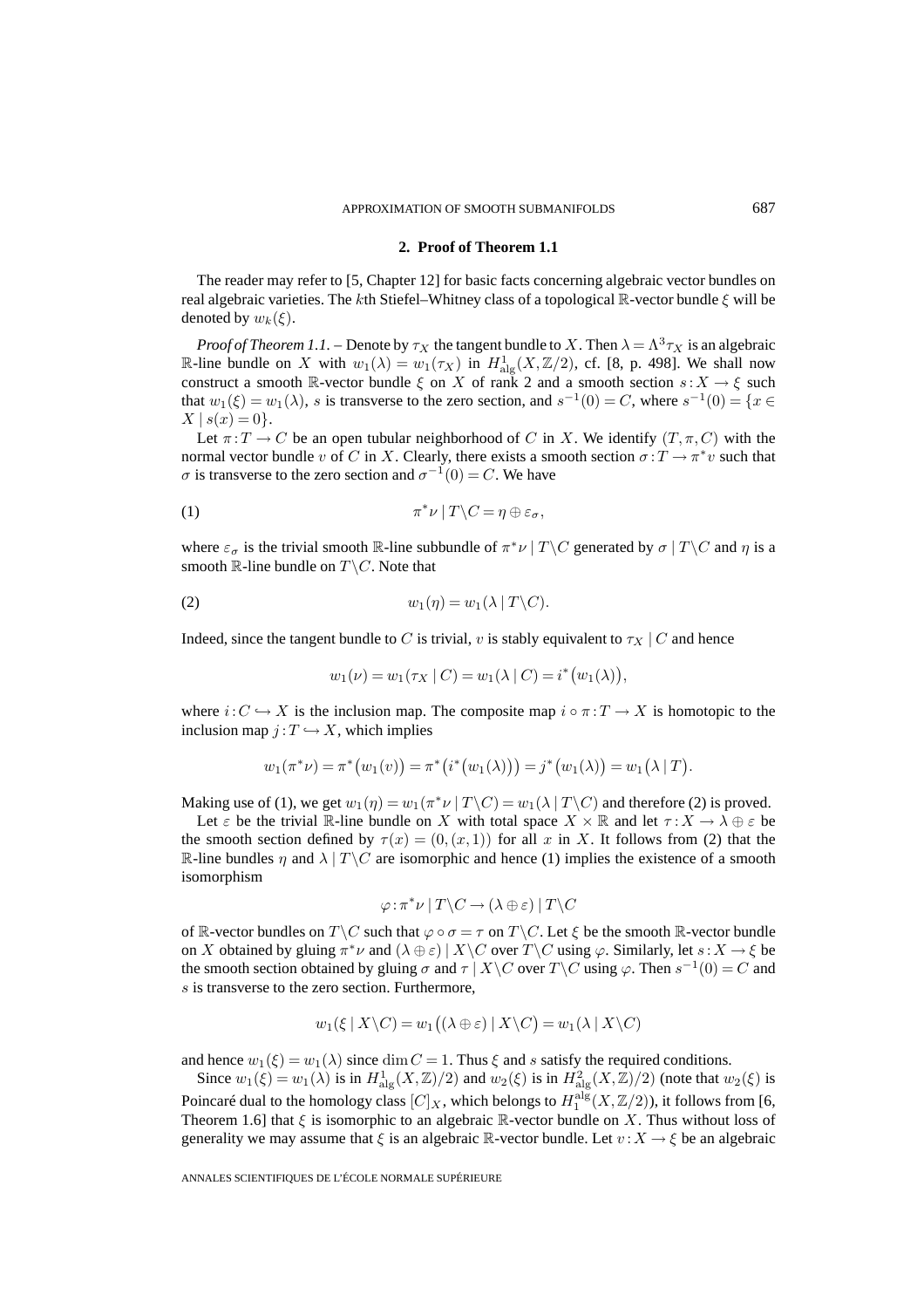#### 688 J. BOCHNAK AND W. KUCHARZ

section close to s in the  $\mathcal{C}^{\infty}$  topology, cf. [5, Theorem 12.3.2]. Then there exists a smooth embedding of  $C = s^{-1}(0)$  into X, close to the inclusion map  $i: C \hookrightarrow X$ , which transforms C onto the nonsingular Zariski closed curve  $v^{-1}(0)$ , cf. [1, Theorem 20.2]. Hence C admits an algebraic approximation in X. The proof is complete.  $\Box$ 

#### **3. Proofs of Theorem 1.4 and Proposition 1.2**

We begin with some general remarks concerning complexification of real algebraic varieties. Given a complex projective variety V, defined over  $\mathbb{R}$ , we denote by  $V(\mathbb{R})$  its set of real points. If  $V(\mathbb{R})$  is Zariski dense in V, then  $V(\mathbb{R})$  can be regarded in a canonical way as a real algebraic variety (note that  $V(\mathbb{R})$  is contained in an affine Zariski open subset of V, defined over  $\mathbb{R}$ ).

It follows from Hironaka's resolution of singularities theorem [10] that any compact nonsingular real algebraic variety X has a nonsingular projective complexification  $(V, j)$ . This means, by definition, that V is a complex nonsingular projective variety defined over  $\mathbb R$  and  $j: X \to V(\mathbb{R})$  is a regular isomorphism of real algebraic varieties. If  $f: X \to Y$  is a regular map between compact nonsingular real algebraic varieties, then there exists a commutative diagram

$$
\begin{array}{ccc}\n & X \xrightarrow{f} & Y \\
& \downarrow & \searrow & \downarrow \\
& \downarrow & \downarrow & \downarrow \\
& V \xrightarrow{g} & W,\n\end{array}
$$

where  $(V, j)$  and  $(W, k)$  are nonsingular projective complexifications of X and Y, respectively, and g is a regular map defined over R. Indeed, let  $(U, i)$  and  $(W, k)$  be arbitrary nonsingular projective complexifications of X and Y. The map  $k \circ f \circ i^{-1}: U(\mathbb{R}) \to W$  extends to a regular map  $f_0: U_0 \to W$  defined over  $\mathbb R$ , where  $U_0$  is a Zariski open neighborhood, defined over  $\mathbb R$ , of  $U(\mathbb{R})$  in U. The existence of (\*) now follows from Hironaka's theorem on resolution of points of indeterminacy [10].

*Proof of Theorem 1.4.* – In view of Hironaka's theorem [10], Y can be regarded as a Zariski open subset of a compact nonsingular real algebraic variety. This reduces our considerations to the case where  $Y$  is compact.

Making use of diagram (\*), we may assume that  $X = V(\mathbb{R})$ ,  $Y = W(\mathbb{R})$ , and  $f: V(\mathbb{R}) \to V(\mathbb{R})$  $W(\mathbb{R})$  is the restriction of g. The set  $\Sigma$  of critical points of g is Zariski closed in V and hence the set  $g(\Sigma)$  is Zariski closed in W [14, p. 57, Theorem 2]. Since Y is irreducible, it follows that W is also irreducible, and therefore the set  $W\backslash g(\Sigma)$  is nonempty and connected [15, p. 126, Theorem 1]. The restriction

$$
h: V \backslash g^{-1}(g(\Sigma)) \to W \backslash g(\Sigma)
$$

of g is a locally trivial smooth fibration [12, p. 23]. The connectedness of  $W\backslash g(\Sigma)$  implies that any two fibers of h are diffeomorphic. If b is a point of  $(W\gtrsim g(\Sigma)) \cap W(\mathbb{R})$ , then  $h^{-1}(b)$ is a nonsingular complex projective variety defined over  $\mathbb{R}$ , whose set of real points is equal to  $f^{-1}(b)$ . By [9, Theorem 22.4], the smooth manifolds  $h^{-1}(b)$  and  $f^{-1}(b) \times f^{-1}(b)$  are cobordant.

Suppose now that the regular values  $y_1$  and  $y_2$  of f belong to  $W\backslash g(\Sigma)$ . Then the smooth manifolds  $h^{-1}(y_1)$  and  $h^{-1}(y_2)$ , being diffeomorphic, are cobordant. Hence  $f^{-1}(y_1) \times f^{-1}(y_1)$ and  $f^{-1}(y_2) \times f^{-1}(y_2)$  are also cobordant and as such have the same Stiefel–Whitney numbers [13, Theorem 4.10]. It follows that the smooth manifolds  $f^{-1}(y_1)$  and  $f^{-1}(y_2)$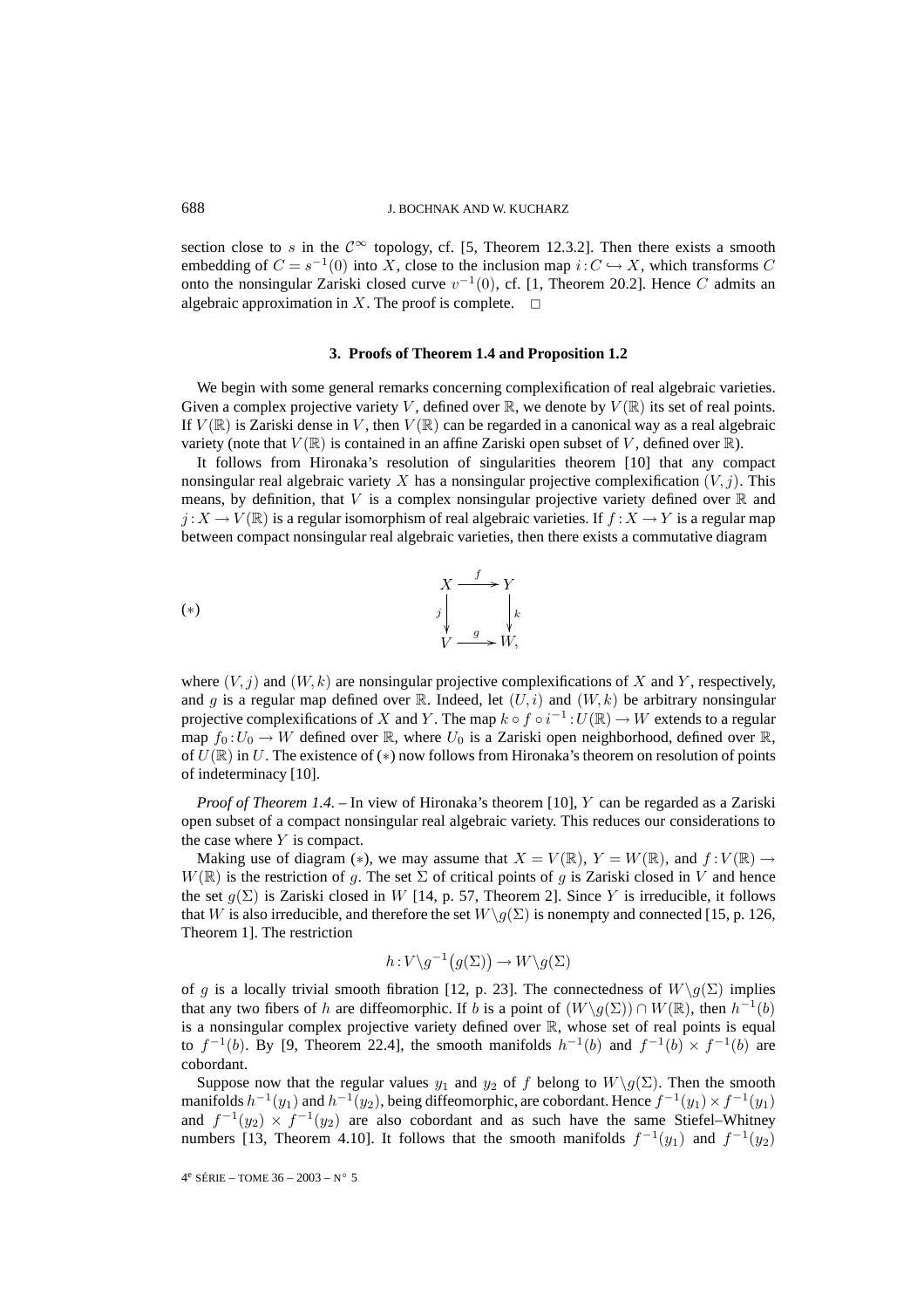have the same Stiefel–Whitney numbers (note that if M is a closed smooth manifold and  $i_1,\ldots,i_r$  are nonnegative integers satisfying  $i_1 + \cdots + i_r = \dim M$ , then  $\langle w_{i_1}(M) \cup \cdots \cup$  $w_{i_r}(M), [M] \rangle = \langle w_{2i_1}(M \times M) \cup \cdots \cup w_{2i_r}(M \times M), [M \times M] \rangle$  and therefore are cobordant [13, Theorem 4.10].

In order to complete the proof, we still have to consider the case where at least one of the points  $y_1$  and  $y_2$  is not in  $W\backslash g(\Sigma)$ . Note that  $(W\backslash g(\Sigma)) \cap W(\mathbb{R})$  is dense in  $W(\mathbb{R})$ . Thus it suffices to show that for any regular value  $a$  of f, there exists an open neighborhood N of  $a$ in  $W(\mathbb{R})$  such that every point b in N is a regular value of f, and the smooth manifolds  $f^{-1}(a)$ and  $f^{-1}(b)$  are cobordant. In fact any connected open neighborhood N of a in  $W(\mathbb{R})$ , which does not contain any critical value of f, has the required properties. Indeed, let  $\varphi: W(\mathbb{R}) \to W(\mathbb{R})$ be a smooth diffeomorphism homotopic to the identity map and satisfying  $\varphi(a) = b$ . Then f and  $\varphi \circ f$  are smooth homotopic maps for which b is a regular value. Thus  $f^{-1}(b)$  and  $(\varphi \circ f)^{-1}(b) = f^{-1}(a)$  are cobordant [11, p. 170, Lemma 1.2]. The proof is complete.  $\Box$ 

*Proof of Proposition 1.2. –* Choose a compact nonsingular irreducible real algebraic variety Σ, with two connected components  $\Sigma_0$  and  $\Sigma_1$ , each diffeomorphic to  $S^k$ . For example,

$$
\Sigma = \left\{ (x_0, x_1, \dots, x_k) \in \mathbb{R}^{k+1} \mid x_0^4 - 4x_0^2 + 1 + x_1^2 + \dots + x_k^2 = 0 \right\}.
$$

Let  $\varphi: S^k \to \Sigma$  be a smooth map, which is a diffeomorphism of  $S^k$  onto  $\Sigma_0$ . Denote by  $B^{m+1}$ the unit  $(m + 1)$ -ball and let  $\pi: B^{m+1} \times S^k \to S^k$  be the canonical projection. Clearly, the unoriented bordism class of the restriction  $f: S^m \times S^k \to \Sigma$  of  $\varphi \circ \pi : B^{m+1} \times S^k \to \Sigma$  is zero. This fact allows us to make use of [3, Theorem 2.8.4] (we only need absolute case of this theorem, that is,  $P = \emptyset$ ,  $L = \emptyset$ ), and hence there exist a nonnegative integer q, a smooth embedding  $e: S^m \times S^k \to \mathbb{R}^{m+1} \times \mathbb{R}^{k+1} \times \mathbb{R}^q$ , a nonsingular Zariski closed subset X of  $\mathbb{R}^{m+1} \times \mathbb{R}^{k+1} \times \mathbb{R}^q$ , and a regular map  $q: X \to \Sigma$  such that  $X = e(S^m \times S^k)$  and  $q \circ e: S^m \times S^k \to \Sigma$  is close to f in the  $\mathcal{C}^{\infty}$  topology.

Note that the restriction  $f_0$  :  $N \times S^k \to \Sigma$  of  $f$  is a submersion with fiber  $f_0^{-1}(y)$  diffeomorphic to N for y in  $\Sigma_0$  and empty for y in  $\Sigma_1$ . Setting  $M = e(N \times S^k)$ , we deduce that the restriction  $g_M : M \to \Sigma$  of g is a submersion with fiber  $g_M^{-1}(y)$  diffeomorphic to N for y in  $\Sigma_0$  and empty for  $y$  in  $\Sigma_1$ .

Suppose that M admits an algebraic approximation in X. Choose a smooth embedding  $i: M \hookrightarrow X$ , close in the  $\mathcal{C}^{\infty}$  topology to the inclusion map  $M \hookrightarrow X$ , whose image  $Y = i(M)$  is a Zariski closed nonsingular subset of X. Then the restriction  $q_Y : Y \to \Sigma$  of g is a submersion with fiber  $g_Y^{-1}(y)$  diffeomorphic to N for y in  $\Sigma_0$  and empty for y in  $\Sigma_1$ . In particular, since N is not the boundary of a compact smooth manifold with boundary,  $q_Y$  has fibers that are not cobordant. This leads to a contradiction with Theorem 1.4,  $q_Y$  being regular and  $\Sigma$  irreducible. Hence  $M$  does not admit an algebraic approximation in  $X$  and the proof is complete.

## **REFERENCES**

- [1] ABRAHAM R., ROBBIN J., Transversal Mappings and Flows, Benjamin, New York, 1967.
- [2] AKBULUT S., KING H., Polynomial equations of immersed surfaces, *Pacific J. Math.* **131** (1988) 209–217.
- [3] AKBULUT S., KING H., Topology of Real Algebraic Sets, Math. Sci. Res. Inst. Publ., vol. **25**, Springer, New York/Berlin/Heidelberg, 1992.
- [4] AKBULUT S., KING H., Private communication.
- [5] BOCHNAK J., COSTE M., ROY M.-F., Real Algebraic Geometry, Ergeb. Math. Grenzgeb. (3), vol. **36**, Springer, Berlin/Heidelberg/New York, 1998.